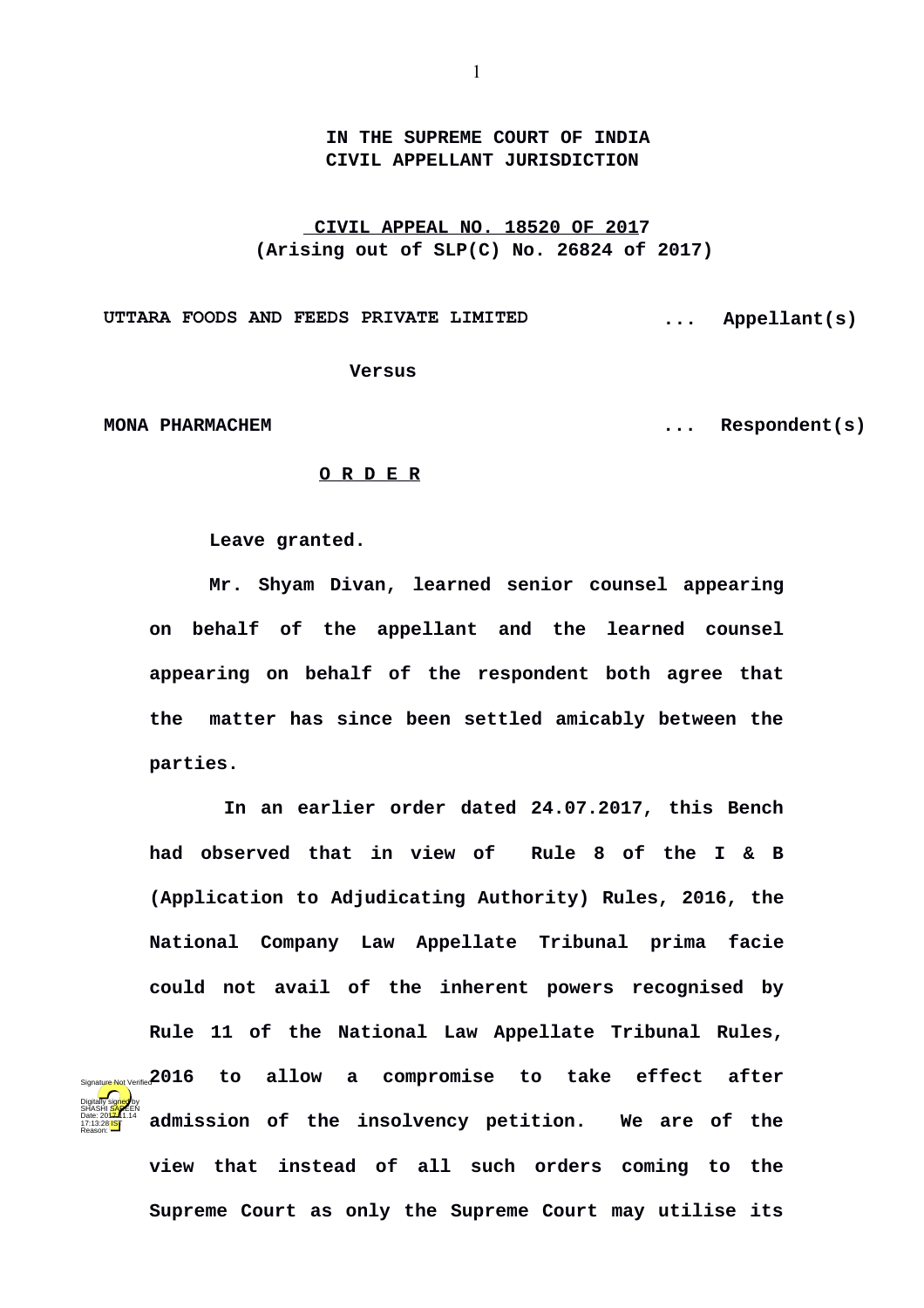**powers under Article 142 of the Constitution of India, the relevant Rules be amended by the competent authority so as to include such inherent powers. This will obviate unnecessary appeals being filed before this Court in matters where such agreement has been reached. On the facts of the present case, we take on record the settlement between the parties and set aside the NCLAT order.** 

**As a result, the appeal is allowed in the aforesaid terms.**

**A copy of this order be sent to the Ministry of Law & Justice immediately.**

> **....................J. (ROHINTON FALI NARIMAN)**

 **.....................J. (SANJAY KISHAN KAUL)** 

**New Delhi, Dated: 13th November, 2017.**